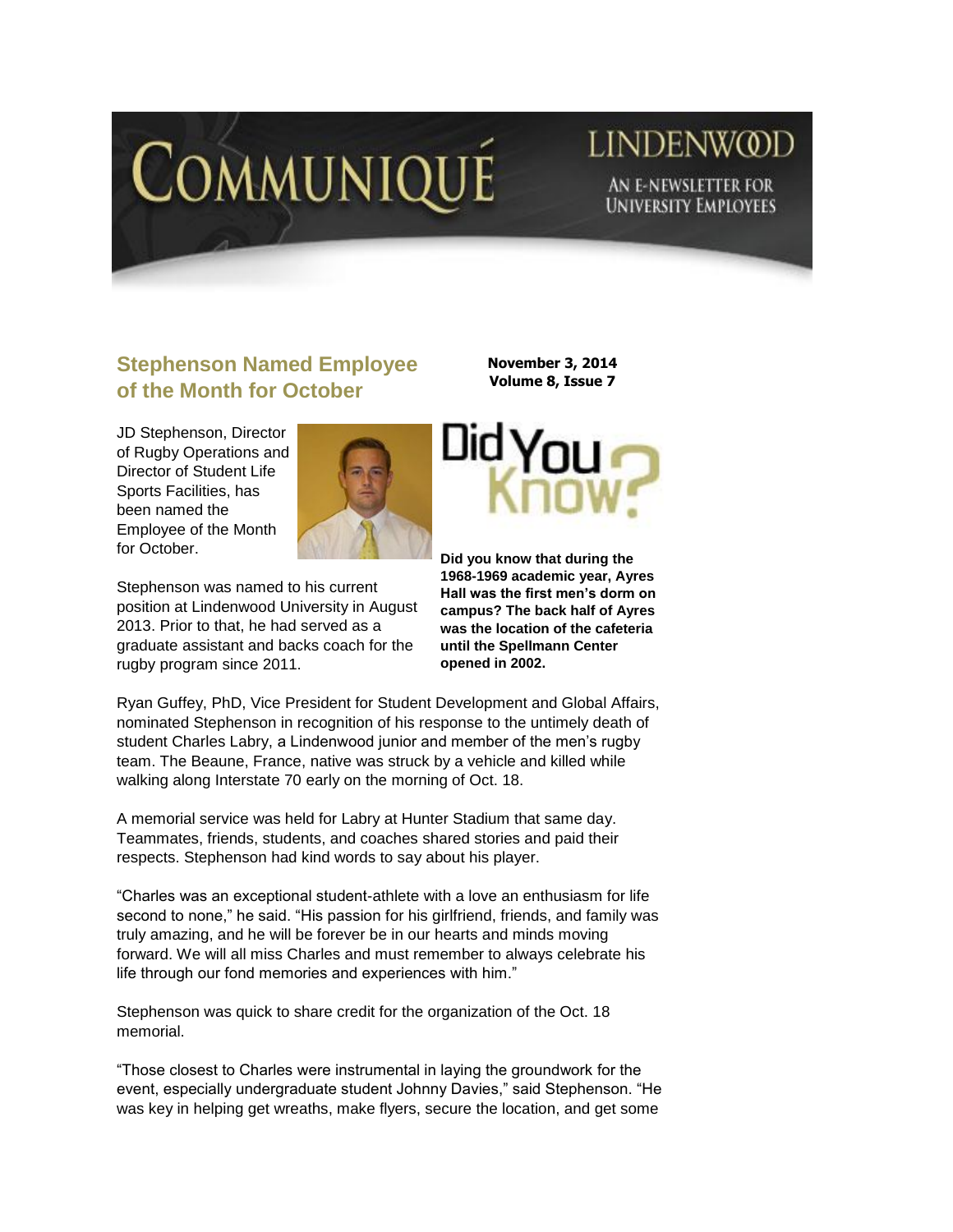of those closest to Charles to speak."

Stephenson also helped organize an additional memorial service on Sunday, Oct. 19, in the Anheuser-Busch Leadership Room of the Spellmann Campus Center. Lindenwood staff and students took turns remembering Labry during the service.

The following Saturday, Oct. 25, the men's rugby team hosted the inaugural Charles Memorial Shield Match at Hunter Stadium. Stephenson said the match will be held annually against Davenport University.

"It was a culminating event," he said. "The cheerleaders were there, the band was there, students came out to sing the national anthem, and our boys put on a haka, a traditional dance, as a sign of respect for Charles."

Stephenson said he and his team are appreciative of the ongoing support they have received in the aftermath of Labry's death.

"The continued support of our close-knit organization and family that is Lindenwood has been tremendous. It's been great for the program, the players, and for myself," he said.

## **Parker Receives Belleville Employee of Month Honors**

Marsha Parker has been selected as the September Employee of the Month for Lindenwood University-Belleville.

A Lindenwood alumna and employee, Parker has had a longstanding relationship with the University for several decades. She was a student in Lindenwood's last all-female freshman class and attended LCIE classes as a graduate student after the university transitioned to co-ed.



Parker began working at Lindenwood University in St. Charles in 1986 and has served in such roles as the Director of Evening and Graduate Admissions, Director of Alumni Relations, Dean of Fine and Performing Arts, and Dean of Communications. She joined the Belleville campus three years ago and currently holds the title of Professor and Director of Theatre. She has served as the Chair of Lindenwood Belleville's Faculty Council and is a member of the Educational Policies Committee. She currently teaches, directs theatrical productions on campus, and provides props and costumes for all productions.

In addition to her teaching duties, Parker has always been an enthusiastic supporter of her students both inside and outside the classroom. She has served as a faculty advisor for Linden Scroll, Lion Line, Lionettes, Cheerleaders, Lindenwood Student Government, Alpha Sigma Phi, and Lindenwood Ambassadors. One of her most significant Lindenwood projects was her authorship of the lyrics for Lindenwood University's alma mater.